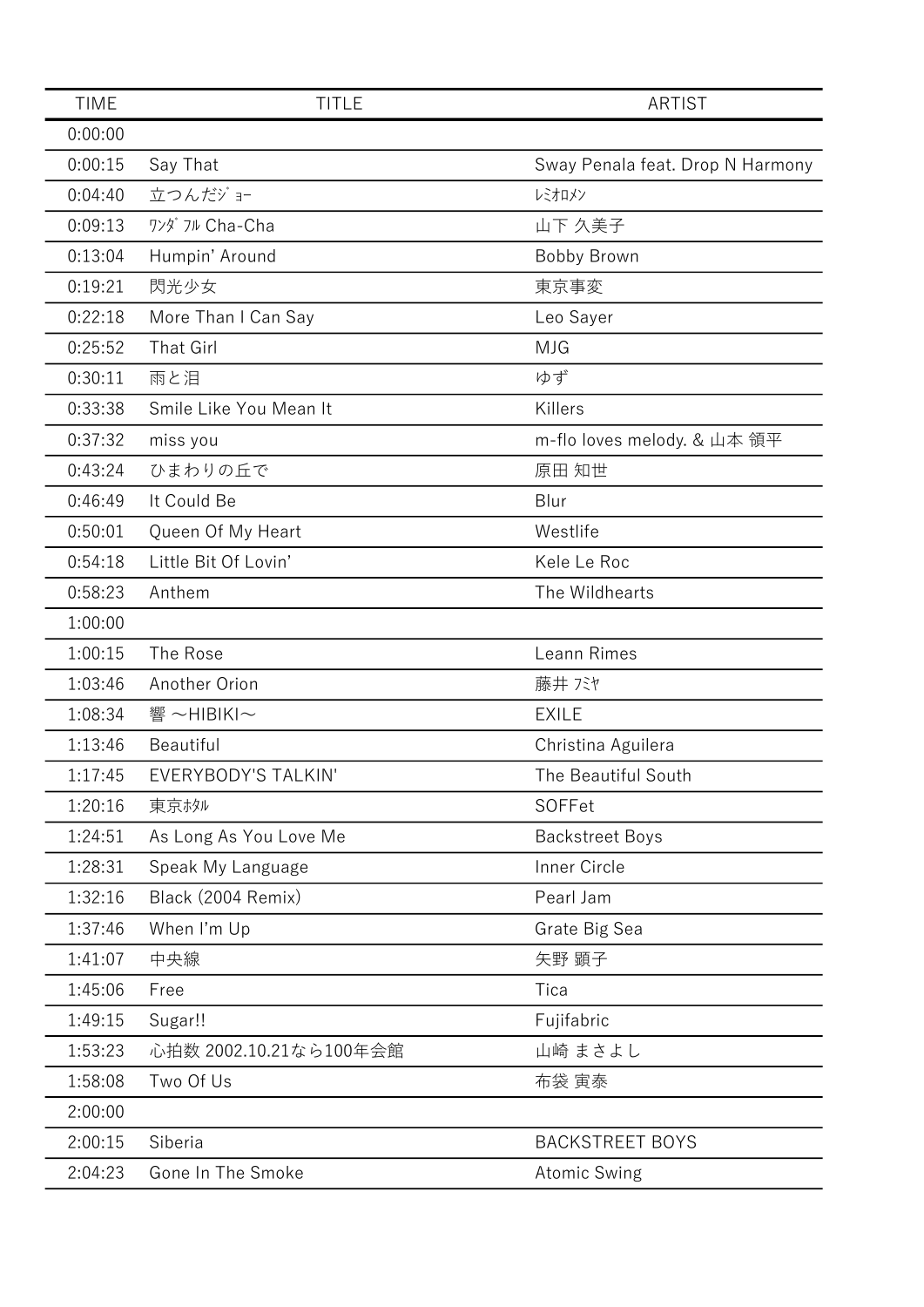| <b>TIME</b> | <b>TITLE</b>               | <b>ARTIST</b>                          |
|-------------|----------------------------|----------------------------------------|
| 2:07:42     | Sentimental Journey        | 小野帅                                    |
| 2:12:22     | なくもんか                      | いきものがかり                                |
| 2:18:05     | Like a sunshine, my memory | <b>PUSHIM</b>                          |
| 2:22:38     | 男と女 - GRANDE MIX-          | Clementine                             |
| 2:27:47     | Fly Robin Fly              | <b>Silver Convention</b>               |
| 2:33:17     | 蒼く 優しく                     | コブクロ                                   |
| 2:38:42     | Please Don't Go            | Boys II Men                            |
| 2:43:03     | Sunshine                   | Coko                                   |
| 2:47:01     | True Love                  | Patti Austin duet with David Pack      |
| 2:50:48     | To Love Once Again         | Solid Harmony                          |
| 2:54:17     | 2012Sprak                  | ポ ルノグ ラフィティ                            |
| 2:58:21     | Pump It                    | <b>Black Eyed Peas</b>                 |
| 3:00:00     |                            |                                        |
| 3:00:14     | Impossible                 | Kanye West feat. Twista & Keyshia Cole |
| 3:03:35     | If It's Cool               | <b>NESIAN MYSTIK</b>                   |
| 3:08:11     | I'm So Lonely              | Cast                                   |
| 3:12:30     | Heaven                     | Glen Scott                             |
| 3:16:19     | The Sun Is My Enemy 太陽は僕の敵 | Cornelius                              |
| 3:22:00     | もう涙はいらない                   | 鈴木 雅之                                  |
| 3:26:49     | Easy Lover                 | Philip Bailey With Phil Collins        |
| 3:31:44     | <b>Just Dance</b>          | Lady GaGa feat. Colby O'Donis          |
| 3:35:44     | Candy In The Sun           | Swirl 360                              |
| 3:39:47     | Yes-No                     | 小田 和正                                  |
| 3:44:12     | Right Now (Na Na Na)       | Akon                                   |
| 3:48:15     | Monday, Monday             | The Mamas & Papas                      |
| 3:51:35     | Then The Morning Comes     | Smash Mouth                            |
| 3:54:36     | Back To The Island         | <b>Baha Men</b>                        |
| 3:59:24     | Summer Teeth               | Wilco                                  |
| 4:00:00     |                            |                                        |
| 4:02:31     | つめたくしないで                   | 吉田 美和                                  |
| 4:06:52     | Holiday                    | Madonna                                |
| 4:10:50     | <b>SLY</b>                 | RIP SLYME                              |
| 4:15:04     | Nothing Like The Rain      | 2 Unlimited                            |
| 4:19:02     | Chronopsychology           | M-Flo                                  |
| 4:22:50     | Sleeping In My Car         | Roxette                                |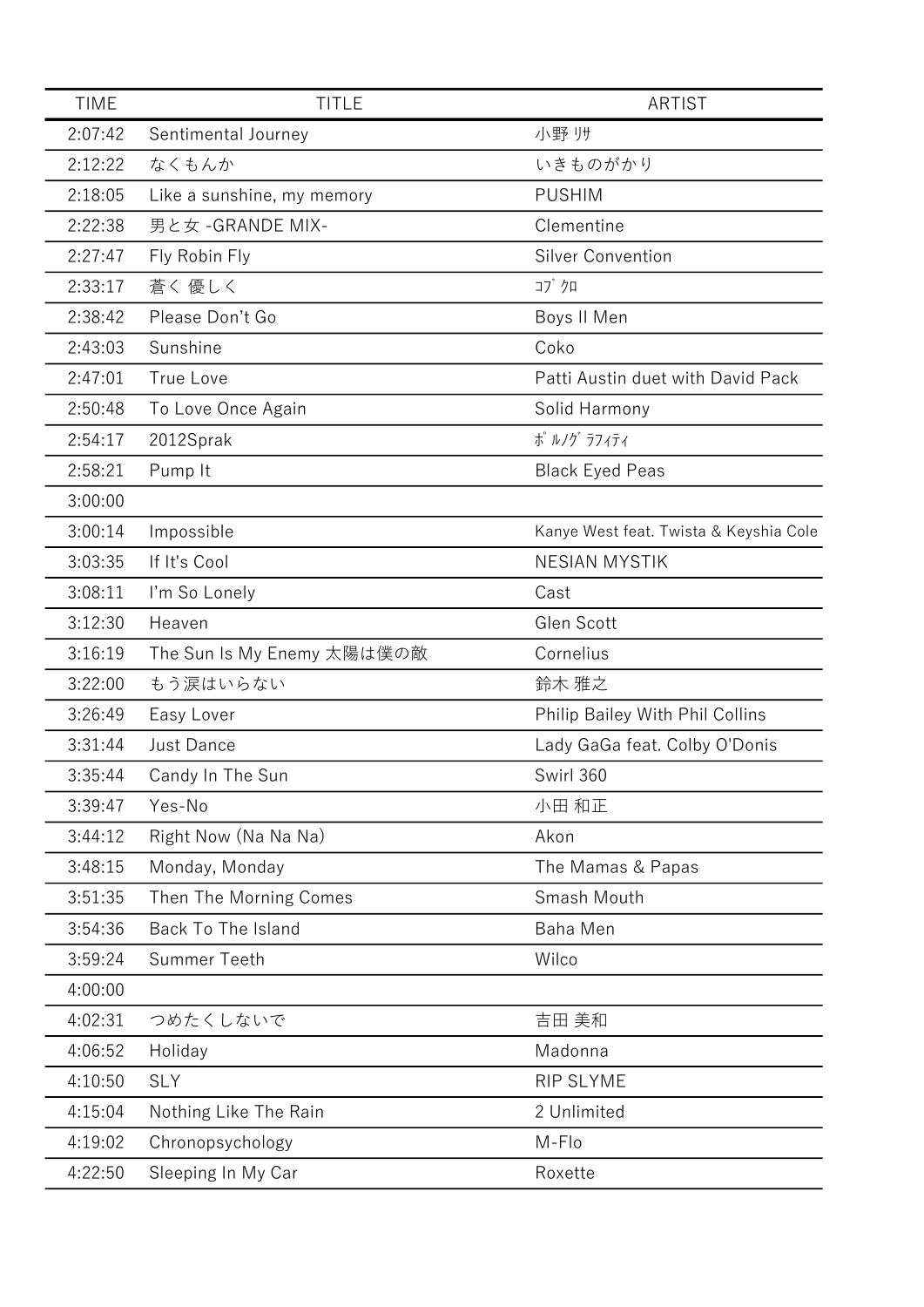| <b>TIME</b> | <b>TITLE</b>                               | <b>ARTIST</b>               |
|-------------|--------------------------------------------|-----------------------------|
| 4:26:22     | 裸 $\sim$ Nude $\sim$                       | Vo Vo Tau                   |
| 4:30:10     | Together                                   | monkey majik                |
| 4:34:23     | Stairway To Heven                          | Led Zeppelin                |
| 4:42:23     | <b>MONKEY MAGIC</b>                        | ゴダイゴ                        |
| 4:46:08     | All In Good Time                           | The Whispers                |
| 4:50:14     | Joy Love Happiness                         | Mimi                        |
| 4:54:25     | I'll Do Anything                           | Heavy D                     |
| 4:58:14     | You Should Be Mine (Don't Waste Your Time) | Brian McKnight feat. Mase   |
| 5:00:00     |                                            |                             |
| 5:04:36     | うさぎの唄                                      | 原 由子                        |
| 5:08:12     | Little Piece Of Heaven                     | Neville Brothers            |
| 5:12:13     | $S \cdot P \cdot A \cdot C \cdot E$        | MOOMIN with YOYO-C          |
| 5:16:54     | <b>MAGIC MAN</b>                           | <b>HEART</b>                |
| 5:22:22     | Young Floks                                | Peter Bjorn And John        |
| 5:26:59     | Perfect World                              | Aqua Timez                  |
| 5:31:31     | ON THE RADIO                               | 小柳ゆき                        |
| 5:35:32     | Come On Over Baby (All I Want Is You)      | Christina Aguilera          |
| 5:38:53     | Mary Got A Baby                            | Maxi Priest                 |
| 5:42:15     | Ain't No Other Man                         | Christina Aguilera          |
| 5:46:02     | SUN SHINE ON MY SHOULDERS                  | <b>JOHN DENVER</b>          |
| 5:51:10     | Love Junkie                                | 布袋 寅泰                       |
| 5:55:08     | LOVE                                       | <b>JUNE</b>                 |
| 6:00:00     |                                            |                             |
| 6:00:14     | Talk To Me                                 | Babyface                    |
| 6:04:59     | Monkey See, Monkey Do                      | <b>Big Mountain</b>         |
| 6:09:04     | Boys And Girls                             | Tony Toni Tone (Rap By AMG) |
| 6:12:30     | <b>Strange Things</b>                      | Randy Newman                |
| 6:15:44     | I Love You Always Forever                  | Donna Lewis                 |
| 6:19:36     | Higher Ground                              | Red Hot Chili Peppers       |
| 6:22:57     | Going Further                              | Cloudberry Jam              |
| 6:26:49     | <b>February Song</b>                       | Josh Groban                 |
| 6:30:38     | Reach For The Sky                          | 倉木 麻衣                       |
| 6:35:21     | Girl U Love                                | Crystal Kay                 |
| 6:39:44     | <b>Birds</b>                               | Coil                        |
| 6:42:48     | Seasons In The Sun                         | <b>Terry Jacks</b>          |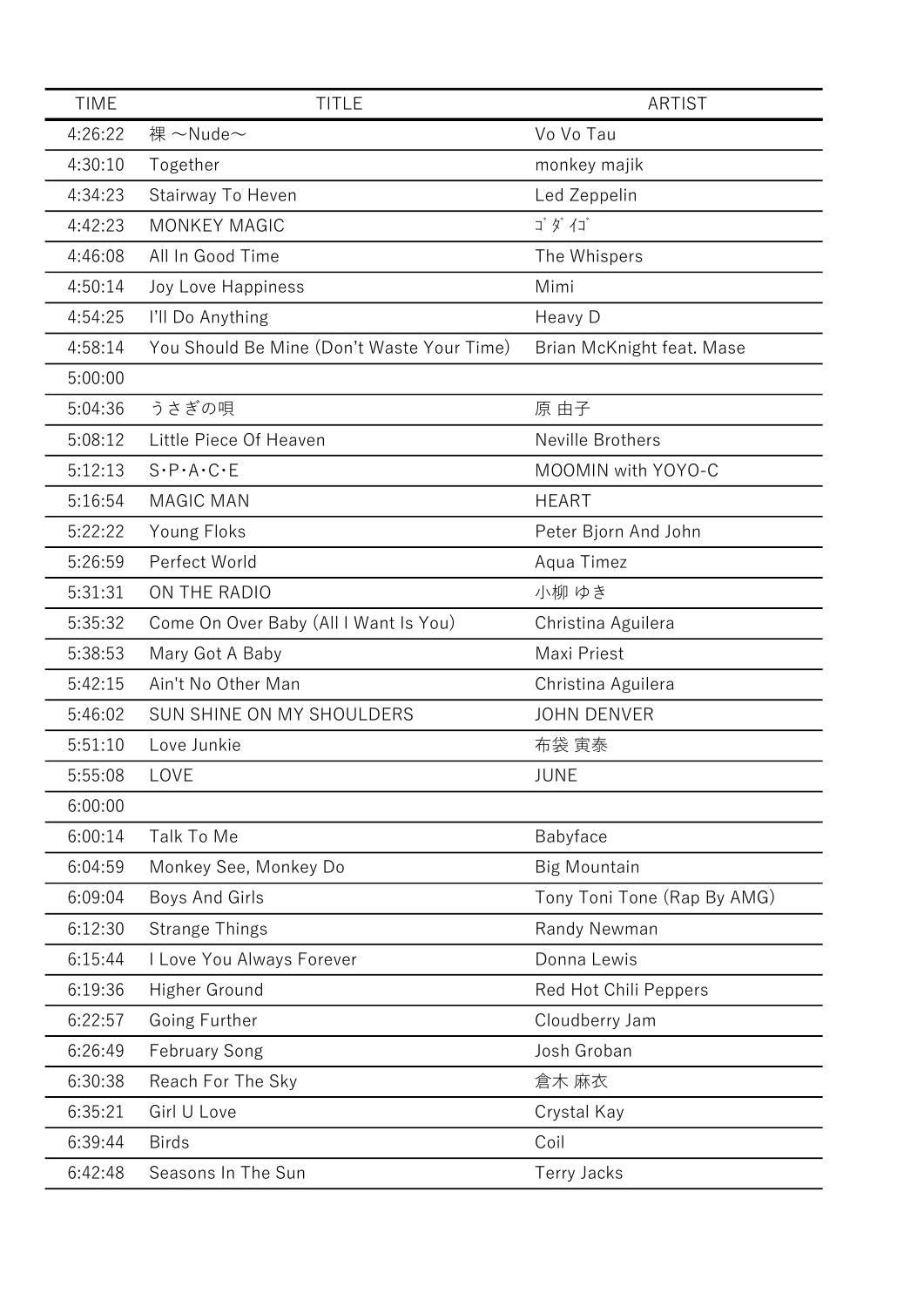| <b>TIME</b> | <b>TITLE</b>                             | <b>ARTIST</b>                      |
|-------------|------------------------------------------|------------------------------------|
| 6:46:14     | Treat You Like A Queen                   | RAHSAAN PATTERSON                  |
| 6:50:38     | 君に振れるだけで                                 | Curio                              |
| 6:55:56     | ストロヘ゛リー                                  | Sads                               |
| 7:00:00     |                                          |                                    |
| 7:02:06     | Chiquitita                               | Abba                               |
| 7:07:28     | パンと蜜をめしあがれ                               | Clammbon                           |
| 7:13:04     | Never There                              | Cake                               |
| 7:15:44     | What It's Like                           | Everlast                           |
| 7:20:46     | 歓びの種                                     | YUKI                               |
| 7:26:01     | Praying                                  | Kesha                              |
| 7:30:06     | Making Love Out OF Nothing At All        | Air Supply                         |
| 7:35:00     | Against All Odds (Take A Look At Me Now) | Mariah Carey                       |
| 7:38:43     | White Light                              | Superfly                           |
| 7:43:19     | Nothing                                  | Script                             |
| 7:48:09     | <b>SUNNY</b>                             | <b>DUSTY SPRINGFIELD</b>           |
| 7:50:16     | beat                                     | aiko                               |
| 7:54:22     | <b>JOANNA</b>                            | Kool & The Gang feat. Blazin Squad |
| 8:00:00     |                                          |                                    |
| 8:02:05     | PART THE WAVES                           | THE TONY RICH PROJECT              |
| 8:05:35     | <b>CHANGE</b>                            | 福原 美穂                              |
| 8:09:51     | Best Of My Love                          | CJ Lewis                           |
| 8:13:53     | Call On Me                               | Janet Jackson feat. Nelly          |
| 8:17:26     | Only Love                                | Yucca                              |
| 8:22:06     | Wild Love                                | James Bay                          |
| 8:25:40     | <b>CHARLIE BROWN</b>                     | COLDPLAY                           |
| 8:30:23     | Boyfriend                                | Selena Gomez                       |
| 8:33:24     | YOU & I                                  | 清水 翔太                              |
| 8:37:02     | Hurt Me                                  | Meghan Trainor                     |
| 8:40:39     | What Are You Doin' Tonight               | Hi-Five                            |
| 8:44:51     | Weak                                     | SWV                                |
| 8:49:56     | 少年ハート                                    | <b>HOME MADE 家族</b>                |
| 8:53:48     | Smells Like Teen Spirit                  | Nirvana                            |
| 9:00:00     |                                          |                                    |
| 9:03:30     | Catch Me While I'm Sleeping              | P!NK                               |
| 9:08:30     | モノクロレター                                  | 矢井田 瞳                              |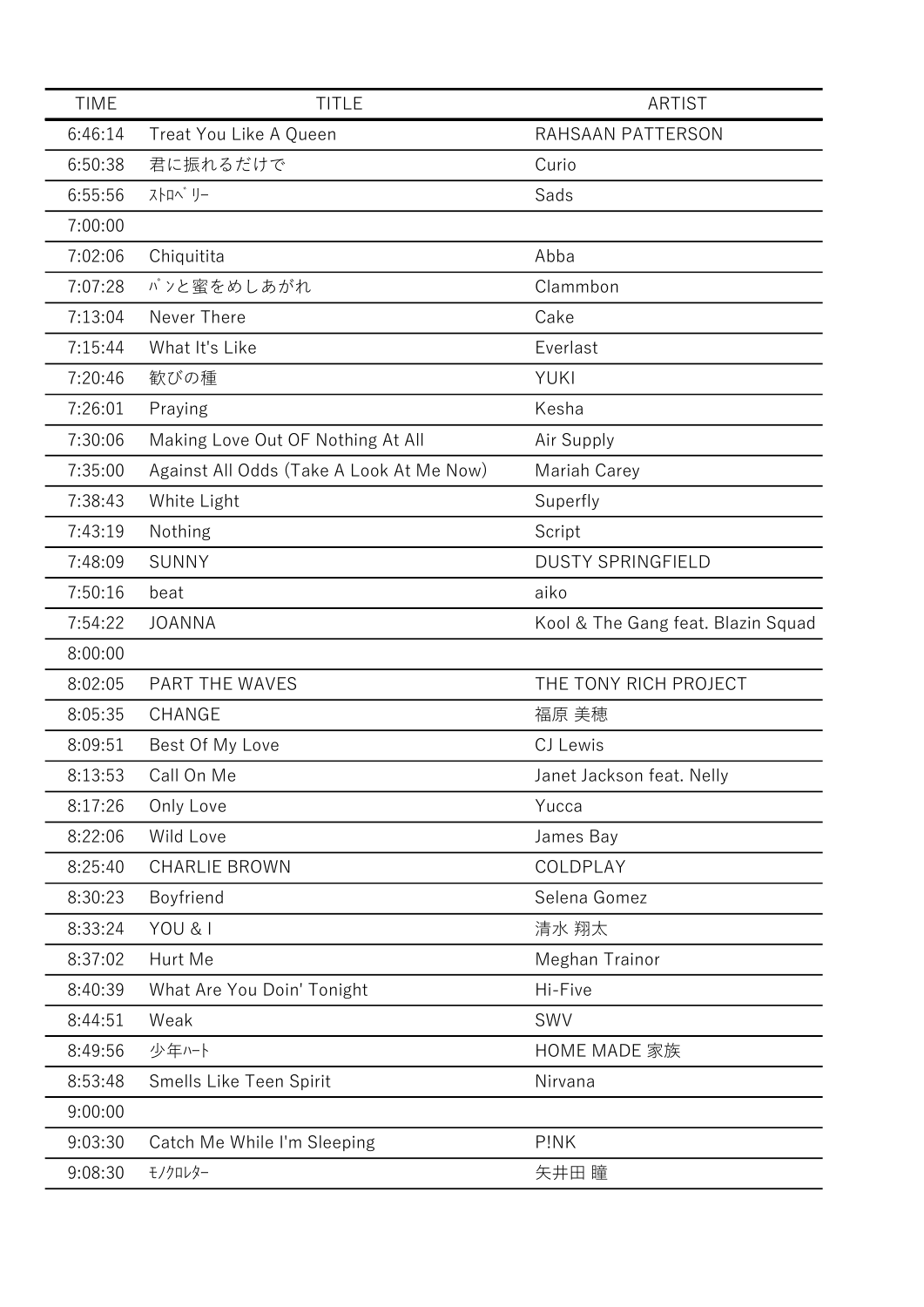| <b>TIME</b> | <b>TITLE</b>                     | <b>ARTIST</b>                       |
|-------------|----------------------------------|-------------------------------------|
| 9:13:44     | Please Don't Leave Me            | PRETTY MAIDS                        |
| 9:18:56     | Virginia Moon                    | <b>FOO FIGHTERS</b>                 |
| 9:22:53     | 逢いたくていま                          | <b>MISIA</b>                        |
| 9:28:49     | THANKFUL                         | Rumer                               |
| 9:32:40     | For Better Or Worse              | Debbie Gibson                       |
| 9:36:23     | 煌々                               | tacica                              |
| 9:41:22     | I Bet My Life                    | Imagine Dragons                     |
| 9:44:53     | Here We Go Again                 | Laila                               |
| 9:47:37     | The Fool On The Hill             | The Beatles                         |
| 9:50:49     | 誰にだってシンデレラストーリー                  | 片平里菜                                |
| 9:54:55     | <b>SURRENDER</b>                 | <b>LAURA PAUSINI</b>                |
| 12:30:00    |                                  |                                     |
| 12:30:28    | Don't You (Forget About Me)      | <b>SIMPLE MINDS</b>                 |
| 12:34:46    | 頭の中のSOS                          | monobright                          |
| 12:39:00    | Runaway                          | Aurora                              |
| 12:43:02    | 永遠                               | Mr.Children                         |
| 12:49:27    | <b>Talkin' Bout A Revolution</b> | <b>Tracy Chapman</b>                |
| 12:52:05    | Longing ~雨のRegret~               | Sing Like Talking                   |
| 12:56:11    | <b>LIPSTICK</b>                  | <b>ALESHA</b>                       |
| 16:00:00    |                                  |                                     |
| 16:00:14    | PRIMADONNA LIKE ME               | THE STRUTS                          |
| 16:03:38    | アボイドノート                          | Mrs. GREEN APPLE                    |
| 16:07:45    | Singing In My Sleep              | Semisonic                           |
| 16:11:40    | The Way We Are                   | Fleming & John                      |
| 16:16:16    | animal arithmetic                | jonsi                               |
| 16:19:46    | <b>STAND BY ME</b>               | <b>GOING UNDER GROUND</b>           |
| 16:24:12    | THE CONCEPT                      | <b>TEENAGE FANCLUB</b>              |
| 16:33:01    | From A Lover To A Friend         | Paul McCartney                      |
| 16:36:35    | バラード                             | ケツメイシ                               |
| 16:43:47    | Last Train Home                  | John Mayer                          |
| 16:46:48    | Stay The Night                   | Zedd Feat. Hayley Williams of Param |
| 16:50:39    | M八七                              | 米津 玄師                               |
| 16:54:58    | Deja Vu                          | Olivia Rodrigo                      |
| 19:00:00    |                                  |                                     |
| 19:00:14    | Like It's Her Birthday           | Good Charlotte                      |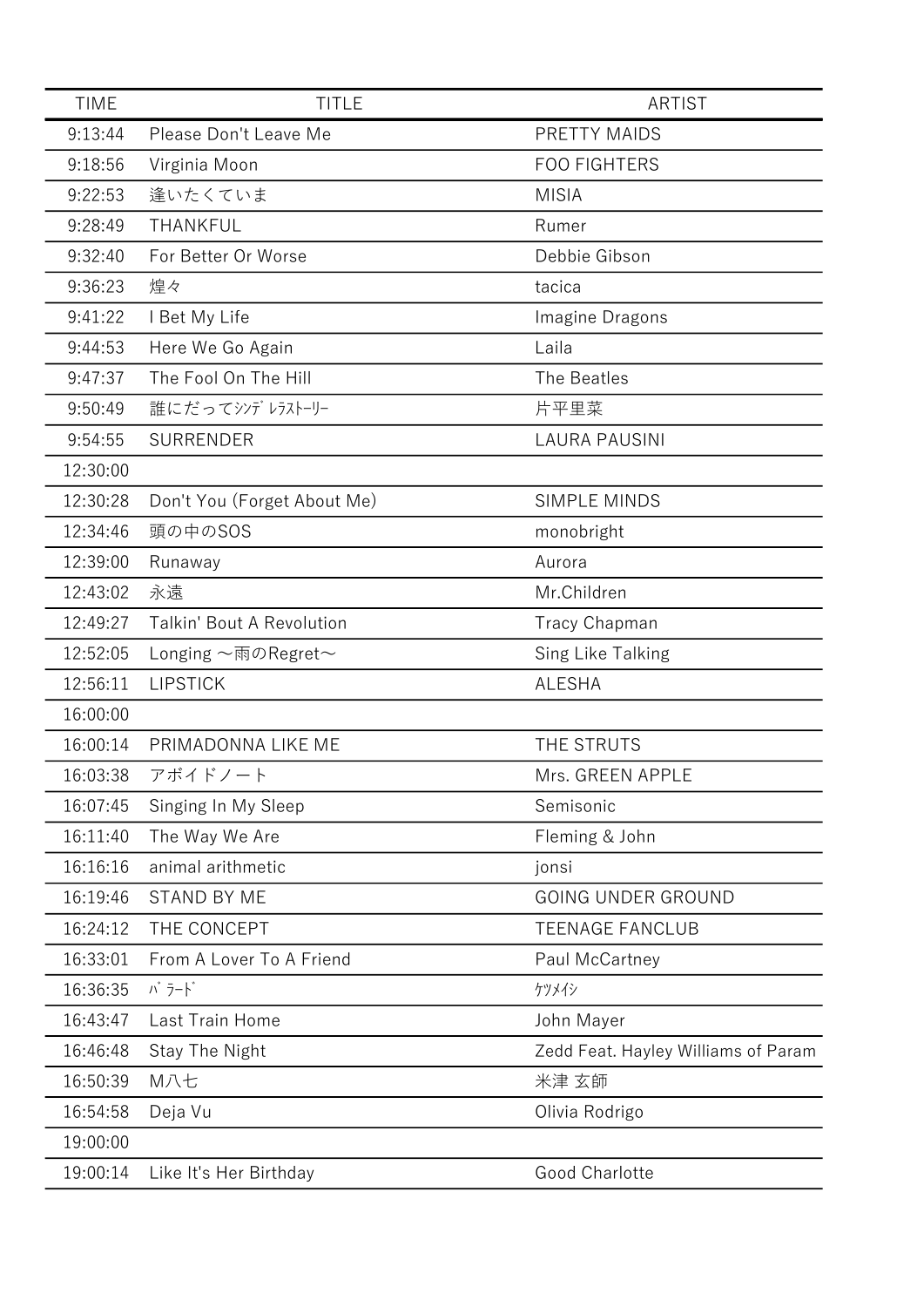| <b>TIME</b> | <b>TITLE</b>                      | <b>ARTIST</b>                                       |
|-------------|-----------------------------------|-----------------------------------------------------|
| 19:03:44    | firefly                           | Bump Of Chicken                                     |
| 19:09:18    | Part Of Me                        | <b>Katy Perry</b>                                   |
| 19:12:52    | GIRI GIRI feat. すぅ                | 鈴木 雅之                                               |
| 19:17:25    | 24 Hours X Gypsy Woman            | Clean Bandit feat. Yasmin Green & Crystal Waters    |
| 19:19:47    | Wanna Be Startin' Somethin'       | Michael Jackson                                     |
| 19:25:57    | New York, New York                | Moby Featuring Debbie Harry                         |
| 19:31:11    | Chinatown                         | Tahiti 80                                           |
| 19:34:10    | Empty song                        | <b>GRAPEVINE</b>                                    |
| 19:38:35    | NEVER MEANT TO BE                 | samantha mumba                                      |
| 19:42:43    | I'll Be Waiting                   | Lenny Kravitz                                       |
| 19:47:09    | $7/11$ $7/1$                      | <b>EVERY LITTLE THING</b>                           |
| 19:51:08    | All I Wanna Do                    | D'sound                                             |
| 19:54:52    | <b>BABYLOVE</b>                   | HANAUMI featuring U.M.E.D.Y                         |
| 20:30:00    |                                   |                                                     |
| 20:30:01    | Say If You Will, Say If You Won't | The Trampolines                                     |
| 20:34:17    | Second Coming                     | Triceratops                                         |
| 20:38:56    | <b>Bad Reputation</b>             | <b>AVRIL LAVIGNE</b>                                |
| 20:41:36    | Millionaire                       | <b>BEADY EYE</b>                                    |
| 20:44:55    | 閃光 feat. 10-FEET                  | 東京スカパラダイスオーケストラ                                     |
| 20:51:42    | Lost Count                        | Ebba Forsberg                                       |
| 20:54:12    | Lovers and Friends                | LIL JON & THE EAST SIDE BOYZ feat. Usher & Ludaceis |
| 21:00:00    |                                   |                                                     |
| 21:00:15    | <b>MY KINDA GIRL</b>              | <b>KEZIAH JONES</b>                                 |
| 21:03:48    | バ カヤロー                            | ウルフルズ                                               |
| 21:08:54    | Yesterday                         | Tatyana Ali With Chico Debarge                      |
| 21:13:56    | Kiss Me Thru The Phone            | Soulja Boy Tell'Em Feat. Sammie                     |
| 21:17:18    | This Night                        | <b>CHEMISTRY</b>                                    |
| 21:22:21    | Rubbemeckin'                      | <b>Elvis Presley</b>                                |
| 21:25:56    | <b>I REMEMBER</b>                 | <b>KEYSHIA COLE</b>                                 |
| 21:31:11    | Take Good Care Of My Heart        | WHITNEY HOUSTON duet with JERMAINE JACKSON          |
| 21:35:11    | I'm Not Dreaming                  | Elisha La'Verne                                     |
| 21:40:02    | Phases Of The Moon                | Sonia Dada                                          |
| 21:44:48    | Samantha                          | 木村<br>カエラ                                           |
| 21:48:59    | I Wanna Know                      | Joe                                                 |
| 21:53:54    | NoLight Candle Light              | 久保田 利伸                                              |